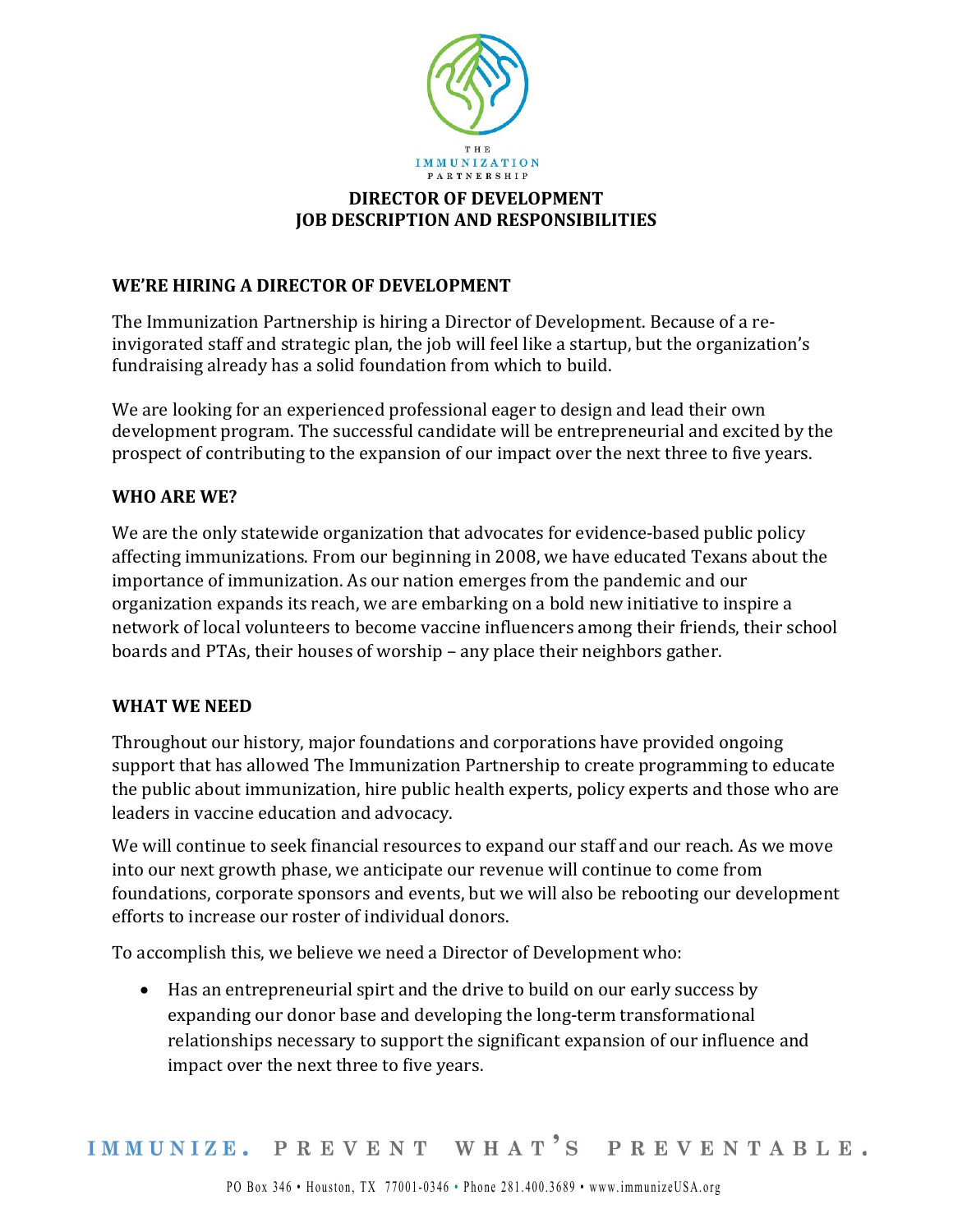- Is experienced in early-stage nonprofits and has designed a fundraising program from the ground up.
- Possesses the necessary research and solicitation skills but excels at cultivation and stewardship.

# **WHAT YOU WILL NEED**

We acknowledge that there is no specific template that leads to fundraising accomplishments. Development professionals are successful because they embody their own specific, even unique, skills.

Because this will be one of our most significant staff additions this year, we know enough about ourselves and our organization to believe that to work with us there are some essential skills you will need. We want to know that you:

- Have a passion for our mission, even if you don't have experience in public health.
- Are, or can quickly become, conversant in and speak compellingly about the work your programmatic colleagues are doing in such a way to build donor enthusiasm.
- Demonstrate a superb ability to communicate effectively, comfortably, and respectfully with donors, staff, and lay leaders. This means being able to synthesize and present complex themes and activities in a digestible and compelling way, whether in conversation or in print.
- Have developed and executed a comprehensive donor-centered fundraising program that includes specific fundraising goals and targets.
- Value collaboration, welcome new ideas and show an eagerness to creatively partner with colleagues.
- A confident and professional work style with a strong sense of humor and a faculty for handling stressful situations with grace and maturity is a must.

# **THE EXTRAS**

You will have other skills and qualities we haven't thought to prioritize. A few things on the "in our dreams" list:

- The knowledge of, and experience with donor database management systems to comfortably design and articulate expectations for donor reporting.
- Experience recruiting, hiring and supervising a development associate who will manage the donor database, ensure acknowledgment letters are sent, and triage incoming donor requests and interests.
- A history in or connection to the philanthropic community across our state.

We can offer you:

• A commitment to diversity; a culture that values the individual and respects differences of race, ethnicity, age, gender, sexual orientation, religion, ability and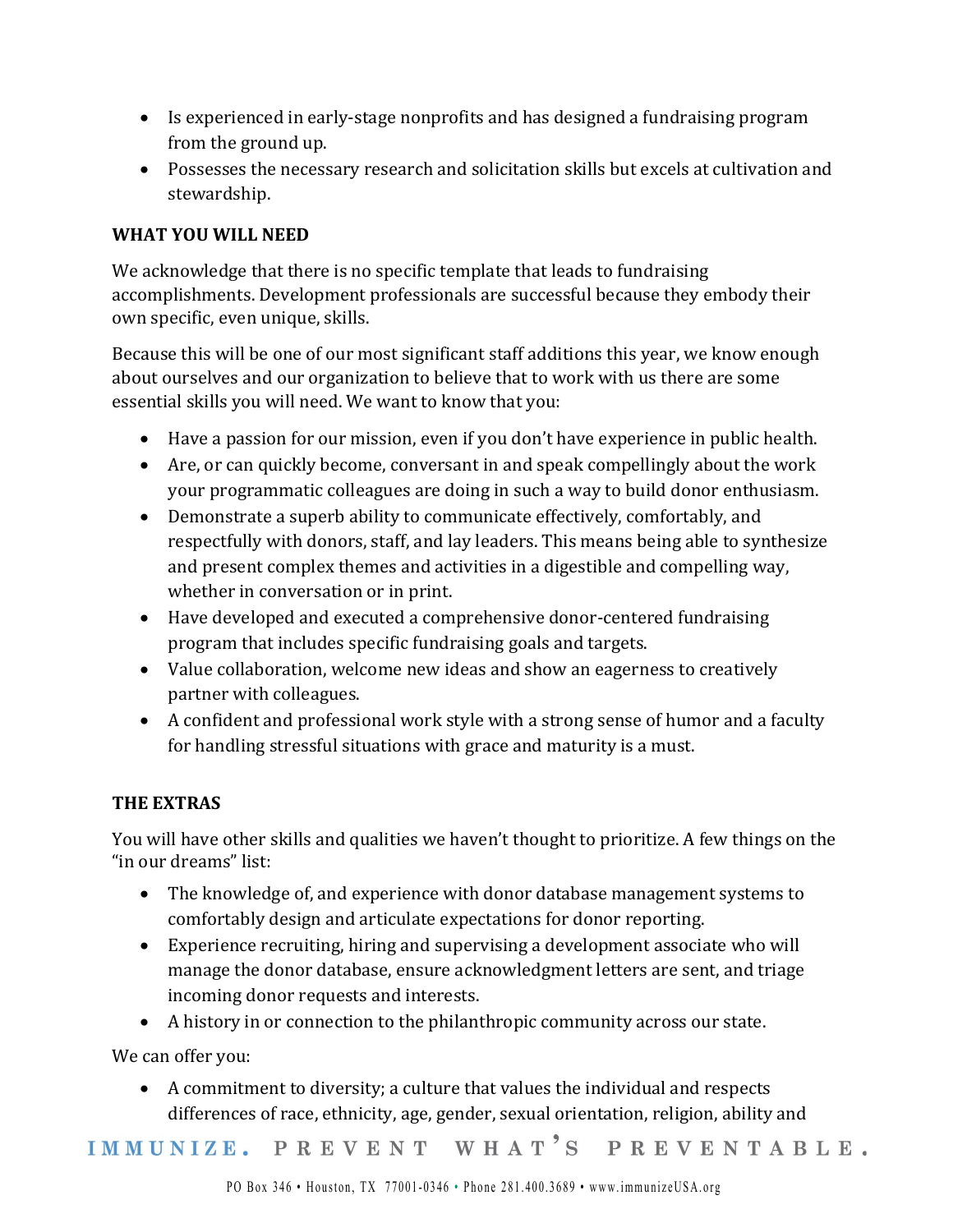socio-economic circumstance, and the opportunity to be among diverse individuals within the organization and broader community.

- Mentoring and consistent professional development opportunities.
- The chance to live in the 4th largest city in the nation, known as one of the richest culinary and multi-cultural cities in the nation with a vibrant arts community and every major league sport.
- Competitive salary, a health insurance plan, hybrid work schedule, paid leave of three weeks a year and a retirement plan match.

### **SPECIFIC MAJOR RESPONSIBILITIES**

- Create an annual development plan that sets realistic goals for growth; places an emphasis on the acquisition of leadership gifts (\$2500+ annually); ensures year-round cultivation, solicitation and stewardship of donors through meaningful and personalized donor contacts. Track and report on progress toward goals including pledges and cash-flow projections.
- Manage a 75-100-person portfolio of major donors and prospects (individuals, corporations and foundations), including leading the process of identifying/qualifying prospective donors, developing thoughtful donor strategies, and directly soliciting and stewarding leadership gifts from individual donors.
- Support the development efforts of the Executive Director, including conducting prospect research and preparing briefing materials in advance of donor meetings.
- Oversee the organization's grant writing and reporting, and donor relations programs; and assure the proper recording, tracking, and reporting of gifts, donor strategies and progress, meaningful donor contacts, and progress toward goals in the donor database.
- Work closely with the Communications Director, and any marketing consultants in the development of messages, materials, and explanations of our work used in strategic donor communications, and other communications that advance our mission and visibility to donors.
- Maintain and expand a portfolio of additional foundation/grant prospects and collaborate with the COO and the Chief Strategy Officer on the submission of grants.
- Maintain a foundation grants calendar of submissions and reporting cycles.
- Identify and cultivate strategic partnerships with corporations.
- Develop and manage a cost-effective budget for expenses related to fundraising.

The Immunization Partnership is hiring a Director of Development. Because of a reinvigorated staff and strategic plan, the job will feel like a startup, but the organization's fundraising already has a solid foundation from which to build.